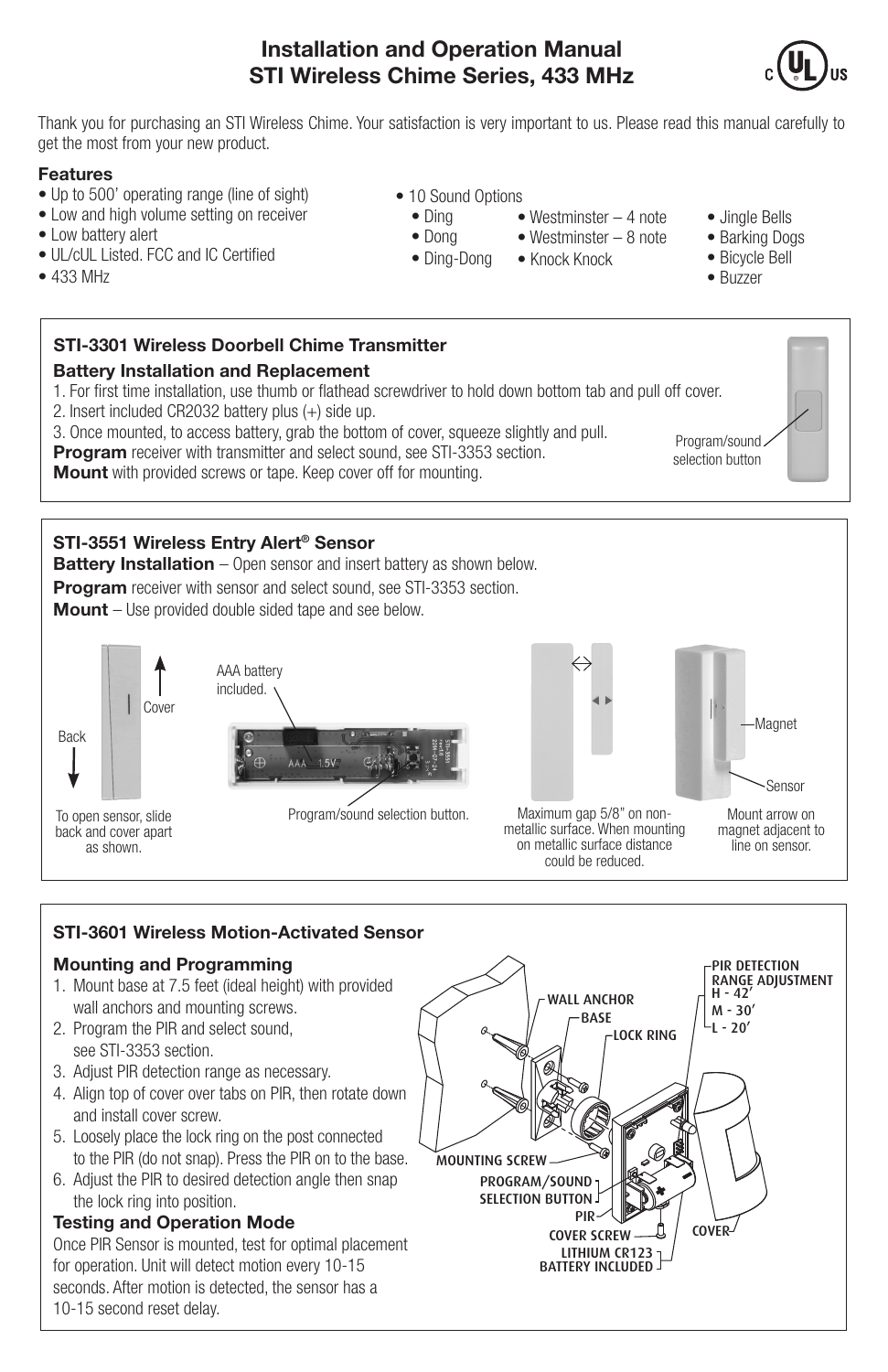#### **STI-3353 Wireless Chime Receiver**



#### **Programming Receiver with Sensors**

- 1. Plug receiver into 120 VAC outlet.
- 2. Press and release program button on receiver. Receiver will make a tone.
- 3. Press and release program button on sensor(s). Receiver will make a tone to acknowledge programming success.
- 4. Press program button on receiver to exit program mode (receiver will automatically exit in 20 seconds).

**Sound Selection for all Sensors** – After programming receiver with sensor, push and hold program/sound selection button shown on the SENSOR diagrams until you hear a BEEP on the receiver (about 5 seconds). After receiver BEEPS, press program/sound selection button on SENSOR to scroll through and select one of the available sounds. After desired sound finishes HOLD program/sound selection button on sensor to save and exit (about 5 seconds until receiver BEEPS).

### **Troubleshooting Tips**

| Problem                              | <b>Doorbell</b>                                                                                                                                                                                                                                                                 | <b>Entry Alert</b>                                                                                                                                                                                                                                                                                                                                                         | <b>Motion</b>                                                                                                                                                                                                                                                                                                    | <b>Extender</b>                                                                                                                                                                                                                                                                                                                                                                                                                                                                          |
|--------------------------------------|---------------------------------------------------------------------------------------------------------------------------------------------------------------------------------------------------------------------------------------------------------------------------------|----------------------------------------------------------------------------------------------------------------------------------------------------------------------------------------------------------------------------------------------------------------------------------------------------------------------------------------------------------------------------|------------------------------------------------------------------------------------------------------------------------------------------------------------------------------------------------------------------------------------------------------------------------------------------------------------------|------------------------------------------------------------------------------------------------------------------------------------------------------------------------------------------------------------------------------------------------------------------------------------------------------------------------------------------------------------------------------------------------------------------------------------------------------------------------------------------|
| Does not<br>sound                    | • Verify batteries are<br>installed correctly. Make<br>sure outlet is functioning.<br>• Check the receiver and<br>button are within 500'<br>operating range.<br>• Range may vary<br>depending on<br>environment.<br>• Verify minimum outlet<br>power to receiver is<br>110 VAC. | • Check to make sure the sensor and<br>magnet are in correct alignment and<br>not more than the 5/8" apart.<br>. Verify battery is installed correctly.<br>• Make sure outlet is functioning.<br>• Check the receiver and button are<br>within 500' operating range. Range<br>may vary depending on environment.<br>Verify minimum outlet power to<br>receiver is 110 VAC. | • Replace batteries in motion<br>sensor.<br>• Check the receiver is within<br>500' of the motion sensor.<br>• Check that metal objects do<br>not block the motion sensor<br>signal or move the receiver.<br>Range may vary depending<br>on environment. Verify<br>minimum outlet power to<br>receiver is 110 VAC | • Check to make sure all wires to chime<br>terminal strip are tightly connected to<br>correct screws<br>• Make sure outlet is functioning.<br>• Check that receiver and sensor are within<br>500' operating range. Range may vary<br>depending on environment.<br>. Verify minimum outlet power to receiver<br>is 110 VAC<br>• Extender may not be compatible with<br>all doorbells, especially digital, musical<br>doorhells<br>. Verify power to existing doorbell is 16<br>VAC. 10VA. |
| Receiver<br>sounds<br>randomly       | · Make sure silicone<br>button is aligned<br>properly.                                                                                                                                                                                                                          | • The magnet may be mounted<br>too far away from the sensor and<br>door vibration could trigger the<br>chime receiver. Move magnet<br>closer to the sensor.                                                                                                                                                                                                                | • Check for moving objects,<br>such as: trees, animals and<br>insects on the surface.<br>• Be sure sensor is mounted<br>securely.                                                                                                                                                                                | · Make sure original doorbell is not stuck.                                                                                                                                                                                                                                                                                                                                                                                                                                              |
| All sensors<br>play the<br>same tune | • Use the program/sound<br>selection button to change<br>the sound options.                                                                                                                                                                                                     | • Use the program/sound selection<br>button to change the sound options.                                                                                                                                                                                                                                                                                                   | • Use the program/sound<br>selection button to change<br>the sound options.                                                                                                                                                                                                                                      | • Sounds for front and back doors are<br>fixed.<br>• Be sure black and brown wires are not<br>shorted together.                                                                                                                                                                                                                                                                                                                                                                          |

#### **Important Notice**

This device complies with part 15 of the FCC Rules. Operation is subject to the following two conditions: (1) This device may not cause harmful interference, and (2) this device must accept any interference received, including interference that may cause undesired operation.

This device complies with Industry Canada license-exempt RSS standard(s). Operation is subject to the following two conditions: (1) this device may not cause interference, and (2) this device must accept any interference, including interference that may cause undesired operation of the device.





STI-3301 FCC ID: TXL3301 IC: 6335A-3301<br>STI-3551 FCC ID: TXL3551 IC: 6335A-3551 STI-3551 FCC ID: TXL3551 FCC ID: 6335A-3551<br>STI-3601 FCC ID: TXL3601 FCC ID: 6335A-3601

Tested to comply with FCC Standards

Changes or modifications not expressly approved by Safety Technology International, Inc. could void the user's authority to operate the equipment.

#### **Warranty**

Safety Technology International, Inc. warrants to the original consumer/purchaser that this product shall be free of defects in material an workmanship under normal use and circumstances for a period of one (1) year from the original date of purchase.

Electronic warranty form at www.sti-usa.com/wc14.

**Technical Support**

Contact STI at **800-888-4784**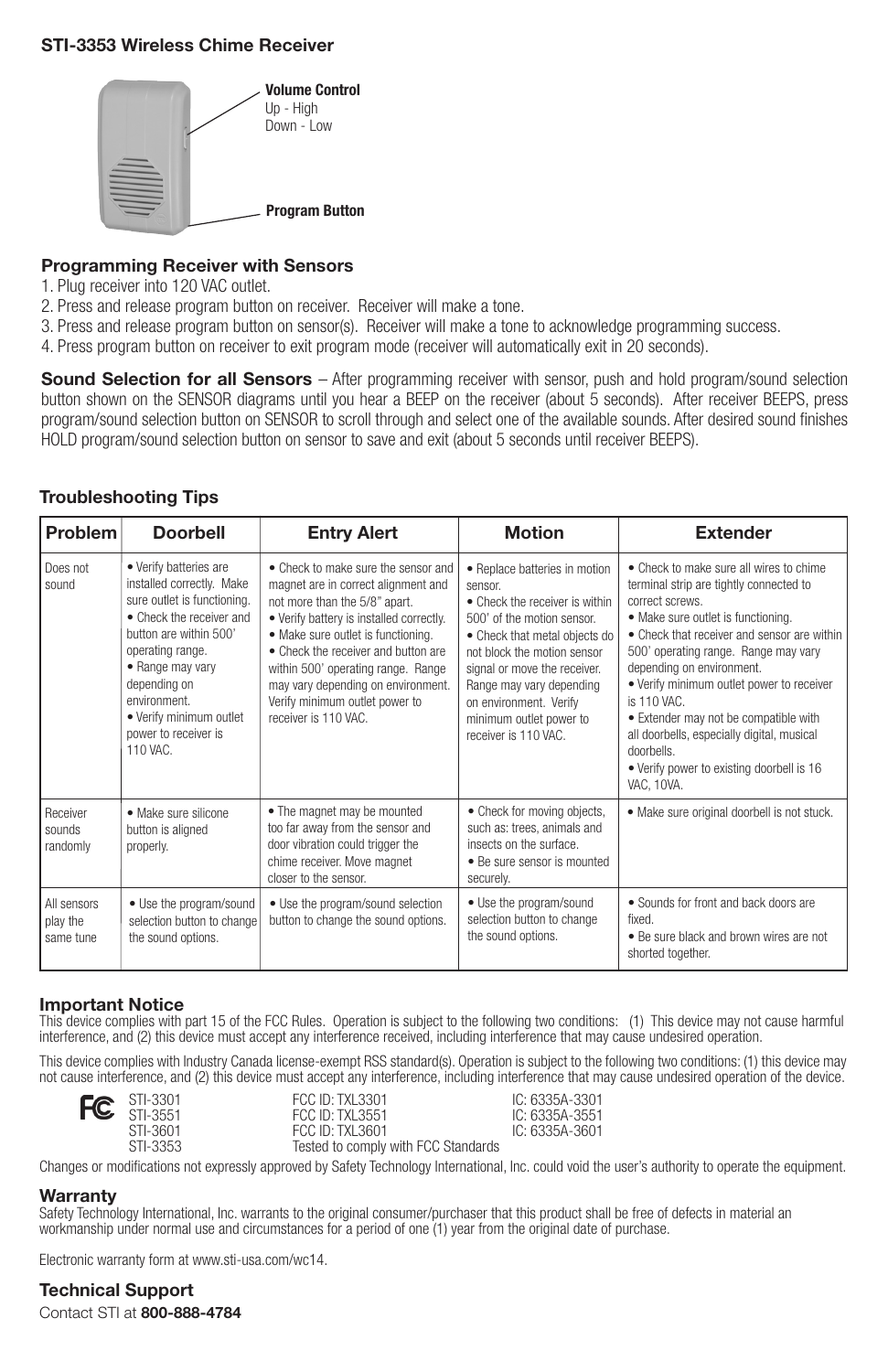# **Manual de Instalación y Operación Serie de Timbres Inalámbricos STI, 433 MHz**



Gracias por su compra de un Timbre Inalámbrico STI. Su satisfacción es muy importante para nosotros. Por favor lea este manual cuidadosamente para obtener la máxima prestación de su nuevo producto.

> • Ding • Dong

### **Características**

- Rango de funcionamiento de hasta 500 pies (150 metros) (línea visual)
- Regulación de volumen bajo y alto en el receptor.
- 10 Opciones de Sonido
- Alerta de batería baja
- Listado en UL/cUL Certificado por la FCC y por IC
- 433 MHz

## **STI-3301 Sensor de Timbre de Puerta Instalación y Reemplazo de la Batería**

1. En la primera instalación, retenga la lengüeta inferior con el pulgar y quite la tapa.

- 2. Coloque la batería CR2032 con el lado positivo (+) hacia arriba.
- 3. Una vez montado, para acceder a la batería, se toma la parte inferior de la tapa, apriete ligeramente y tire.

**Programar** el receptor con el sensor y seleccione el sonio, consulte el sección STI-3353.

**Montar** con los tronillos suministrados o cinta adhesiva. Mantenga la cubierta retirada para el montaje.

## **STI-3551 Sensor Inalámbrico de Alerta de Entrada®**

Se incluye pila AAA

**Instalación de la batería** – abra el sensor e inserte la batería como se muestra abajo. **Programar** el receptor con el sensor y seleccione el sonido, consulte la sección de STI-3353. **Montaje** – Use la cinta con adhesivo en ambas caras suministrada (vea abajo).





El botón se usa para conectar y para la selección sonidos



Sensor Imán

Una luz máxima de 5/8" sobre superficies no metálicas Cuando se monta en una superficie metálica la distancia puede disminuir.

Monte la flecha en el imán adyacente a la línea en el sensor.

## **STI-3601 Sensor de Inalámbrico de Movimiento Instalación y Programación**

- 1. Monte la base de 7,5 pies (altura ideal) con los anclajes y tornillos de montaje suministrado.
- 2. Programar el PIR y seleccione el sonido, consulte STI-3353 sección.
- 3. Ajuste el rango de detección PIR si es necesario.
- 4. Alinee la parte superior de la tapa sobre las pestanas de PIR, a continuación, gire hacia abajo e instale el tornillo de la tapa.
- 5. Coloque el anillo de seguridad en el poste conectado al PIR (no romper). Pulse el PIR en la base.
- 6. Ajuste el PIR al ángulo de detección deseada y enganchar el anillo de seguridad en posición.

## **Modo de Ensayo y Operación**

Una vez montado el Sensor PIR, verifique cuál es su ubicación óptima. La unidad detectará el movimiento cada 10 – 15 segundos. Una vez detectado el movimiento, el sensor tiene una tiempo de demora de reposición de 10 a 15 segundos.

AJUSTE DEL RANDO DE DETECCION DEL PIR  $H - 42'$ M - 30' -ANILLO DE  $\vert$   $-$ L - 20 $^{\prime}$ SEGURIDAD **BASE** ANCLAJE DE PARED TORNILLO DE MONTAJE BOTÓN DE PROGRAMACIÓN/ SELECCIÓN DE SONIDO PIR TORNILLO DE TAPA TAPA SE INCLUYE BATERÍA DE LITIO CR123

- - Carillón de 4 Notas Cascabeles
	- Carillón de 8 Notas Ladrido de Perros
- Ding-Dong Llamada a la puerta Campanilla de bicicleta
- 
- - Zumbador

Botón de programación/ selección de sonido<sup>-</sup>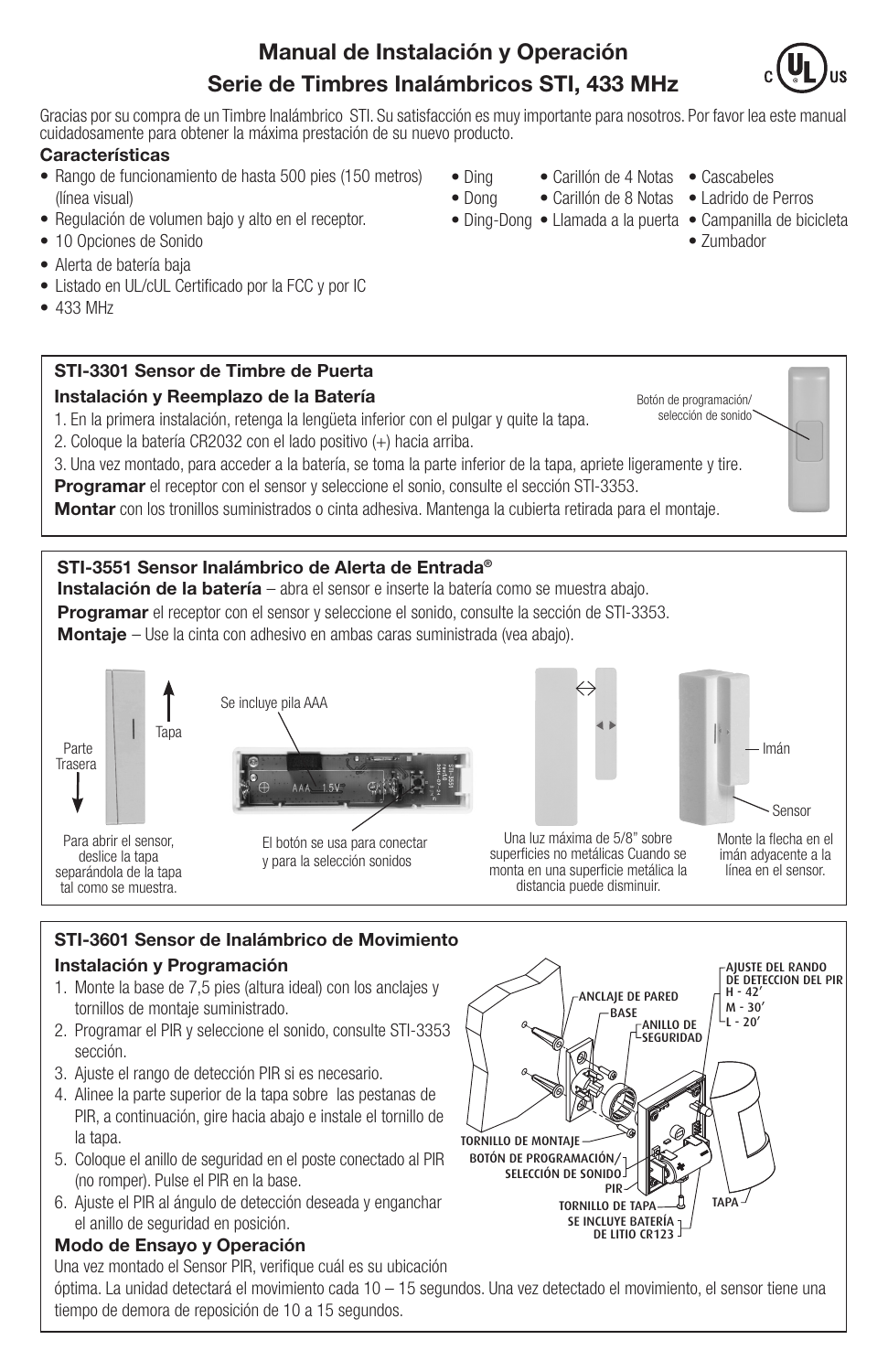#### **STI-3353 Receptor Inalámbrico de Timbre**



#### **Conexión del Receptor con los Sensores**

- 1. Enchufe el receptor en un tomacorriente de 120 V de C.A.
- 2. Oprima y suelte el botón de conexión en el receptor. Sonará un tono en el receptor.
- 3. Oprima y suelte el botón de conexión en el sensor(es). Sonará un tono en el receptor para indicar que la conexión se efectuó correctamente.
- 4. Pulse el botón de programación en el receptor para salir del modo de (el receptor saldrá automáticamente en 20 segundos).

**Selección de Sonidos para todos los Sensores** – Después de programar el receptor y el sensor, mantenga oprimido el botón de programación/ selección de sonido mostrado en los diagramas del sensor hasta que se escuche un BIP en el receptor (alrededor de 5 segundos). Una vez que el receptor emite un BIP, oprima el botón de programación / selección de sonido en el sensor para desplazarse y seleccionar uno de los sonidos disponibles. Una vez finalizado el sonido deseado continúe oprimiendo el botón de conexión/ selección de sonido en el sensor para salvar y salir (alrededor de 5 segundos hasta que el receptor emite un BIP).

## **Consejos sobre Corrección de Fallas**

| Problema                                              | Timbre de puerta                                                                                                                                                                                                                                                                                                                                                                                          | Alerta de Ingreso                                                                                                                                                                                                                                                                                                                                                                                                                                                                                          | Movimiento                                                                                                                                                                                                                                                                                                                                                                                                                                                 | Prolongador                                                                                                                                                                                                                                                                                                                                                                                                                                                                                                                                                                                                                                               |
|-------------------------------------------------------|-----------------------------------------------------------------------------------------------------------------------------------------------------------------------------------------------------------------------------------------------------------------------------------------------------------------------------------------------------------------------------------------------------------|------------------------------------------------------------------------------------------------------------------------------------------------------------------------------------------------------------------------------------------------------------------------------------------------------------------------------------------------------------------------------------------------------------------------------------------------------------------------------------------------------------|------------------------------------------------------------------------------------------------------------------------------------------------------------------------------------------------------------------------------------------------------------------------------------------------------------------------------------------------------------------------------------------------------------------------------------------------------------|-----------------------------------------------------------------------------------------------------------------------------------------------------------------------------------------------------------------------------------------------------------------------------------------------------------------------------------------------------------------------------------------------------------------------------------------------------------------------------------------------------------------------------------------------------------------------------------------------------------------------------------------------------------|
| No suena                                              | • Verificar que las<br>baterías estén instaladas<br>correctamente. Asequrese<br>que el tomacorriente sea<br>funcional.<br>· Verifique que el<br>receptor y el botón se<br>encuentren dentro de un<br>rango de funcionamiento<br>de 500 pies (150 m).<br>• El Rango puede<br>cambiar según el medio<br>ambiente.<br>• Verificar que la<br>alimentación de corriente<br>al receptor sea de 110<br>V de C.A. | · Verifique que el sensor y el imán<br>estén alineados correctamente con una<br>separación no mayor de 5/8" (16 mm)<br>· Verificar que la batería esté instalada<br>correctamente.<br>· Aseqúrese que el tomacorriente<br>funcione.<br>· Verifique que el receptor y el botón<br>se encuentren dentro de un rango de<br>funcionamiento de 500 pies (150 m).<br>· El Rango puede cambiar según el<br>medio ambiente.<br>· Verificar que la alimentación de<br>corriente al receptor sea de 110 V<br>de C.A. | • Reemplace las baterías del<br>sensor de movimiento.<br>• Verifique el receptor se<br>encuentre dentro de un radio<br>de 500 pies (150 m) del<br>sensor de movimiento.<br>• Verifique que no haya<br>objetos metálicos que<br>bloqueen la señal del sensor<br>de movimiento o mueva el<br>receptor.<br>• El Rango puede cambiar<br>según el medio ambiente.<br>· Verificar que la mínima<br>alimentación de corriente al<br>receptor sea de 110 V de C.A. | • Verifique que todos los cables a la bornera<br>del timbre estén bien conectados a los<br>tornillos correctos.<br>· Aseqúrese que el tomacorriente funcione.<br>• Verifique que el receptor y el sensor<br>se encuentren dentro de un rango de<br>funcionamiento de 500 pies (150 m).<br>· El Rango puede cambiar según el medio<br>ambiente.<br>· Verificar que la alimentación mínima de<br>corriente al receptor sea de 110 V de C.A.<br>• El prolongador puede no ser compatible<br>con todos los timbres, especialmente los<br>timbres digitales musicales.<br>· Verifique que la alimentación eléctrica al<br>timbre existente sea de 16 V de C.A. |
| El receptor<br>suena<br>en forma<br>aleatoria         | ·Verifique que el botón<br>de silicona esté alineado<br>correctamente.                                                                                                                                                                                                                                                                                                                                    | • El imán puede estar montado<br>demasiado lejos del sensor y la<br>vibración de la puerta puede disparar<br>el receptor del timbre. Mueva el imán<br>más cerca del sensor.                                                                                                                                                                                                                                                                                                                                | • Verifique los objetos<br>móviles, tales como: árboles,<br>animales e insectos en la<br>superficie.<br>· Verifique que el sensor esté<br>montado firmemente.                                                                                                                                                                                                                                                                                              | · Asegúrese que el timbre original no<br>esté trabado.                                                                                                                                                                                                                                                                                                                                                                                                                                                                                                                                                                                                    |
| Todos los sen-<br>sores emiten<br>la misma<br>melodía | · Utilice el botón de<br>conexión/selección de<br>sonido para cambiar las<br>opciones de sonido.                                                                                                                                                                                                                                                                                                          | · Utilice el botón de conexión/<br>selección de sonido para cambiar las<br>opciones de sonido.                                                                                                                                                                                                                                                                                                                                                                                                             | · Utilice el botón de conexión/<br>selección de sonido para<br>cambiar las opciones de<br>sonido.                                                                                                                                                                                                                                                                                                                                                          | • Los sonidos para las puertas delantera y<br>trasera son fiios.<br>· Aseqúrese que los cables negro y marrón<br>no estén en corto entre sí.                                                                                                                                                                                                                                                                                                                                                                                                                                                                                                              |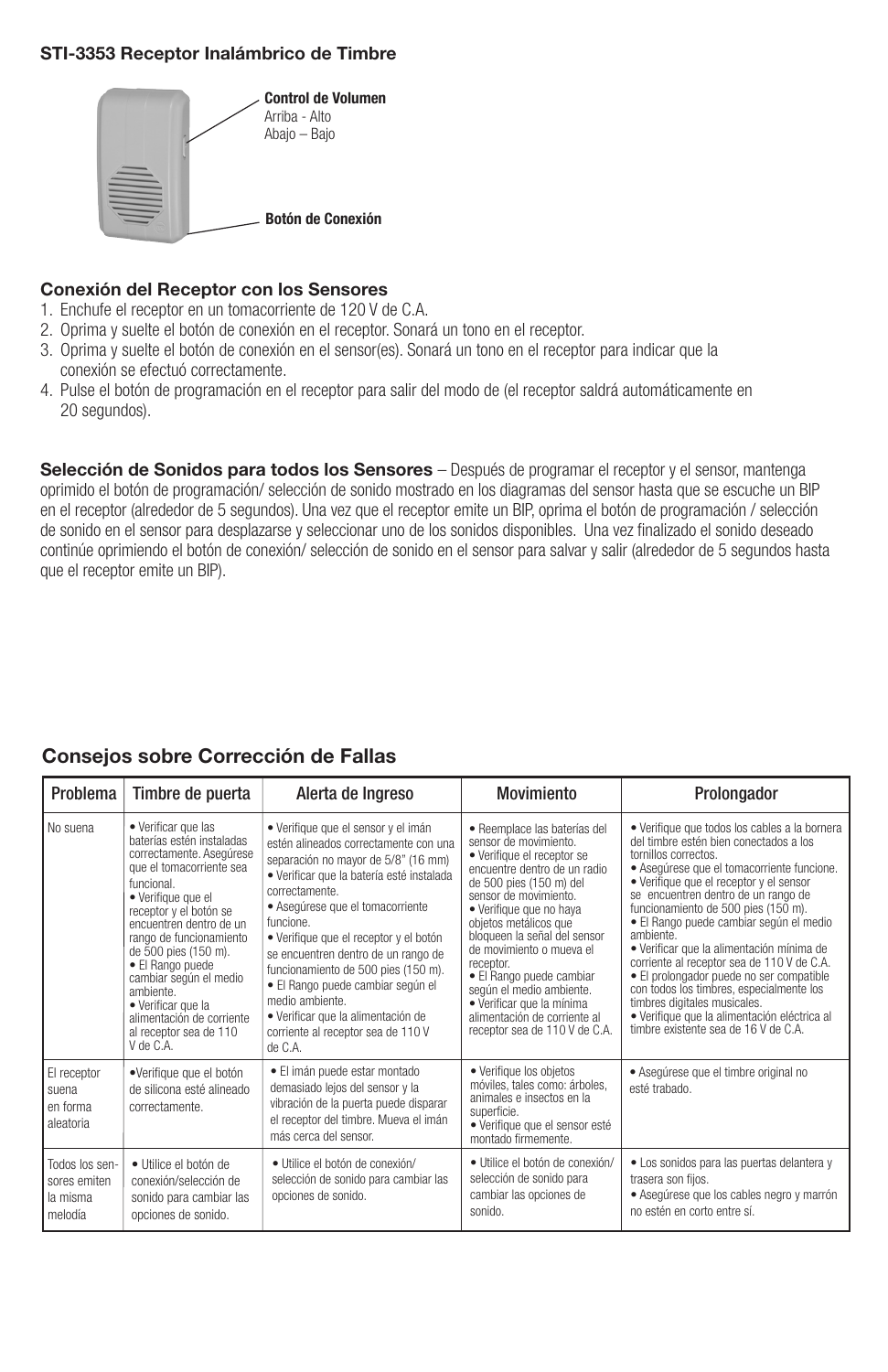## **Aviso Importante**

Este dispositivo cumple con la sección 15 de las Reglas FCC. La operación está sujeta a las siguientes dos condiciones:

1) Este dispositivo no puede causar interferencias perjudiciales, y (2) este dispositivo debe aceptar cualquier interferencia recibido, incluyendo interferencias que puedan causar un funcionamiento indeseado.

Este dispositivo cumple con las normas RSS de exención de licencia de Industry Canada. La operación está sujeta a las siguientes dos condiciones: 1) Este dispositivo no puede causar interferencias perjudiciales, y (2) este dispositivo debe aceptar cualquier interferencia , incluyendo interferencias que puedan causar un funcionamiento indeseado del dispositivo.

| $FC$ STI-3301 | FCC ID: TXL3301                            | IC: 6335A-3301 |
|---------------|--------------------------------------------|----------------|
| STI-3551      | <b>FCC ID: TXL3551</b>                     | IC: 6335A-3551 |
| STI-3601      | $FCC$ , ID: TXI 3601                       | IC: 6335A-3601 |
| STI-3353      | Cumplimiento verificado con Normas de FCC. |                |

Los cambios o modificaciones no aprobadas expresamente por Safety Technology International, Inc. puede anular la autoridad del usuario para operar el equipo.

### **Garantía**

Safety Technology International, Inc. garantiza al comprador/ consumidor original que el presente producto esté libre de defectos materiales y de mano de obra en el uso y circunstancias normales por un período de un (1) año desde la fecha de la compra original.

Formulario Electrónico de garantía en www.sti-usa.com/wc14.

## **Soporte Técnico**

Contactar a STI en el 1-248-673-9898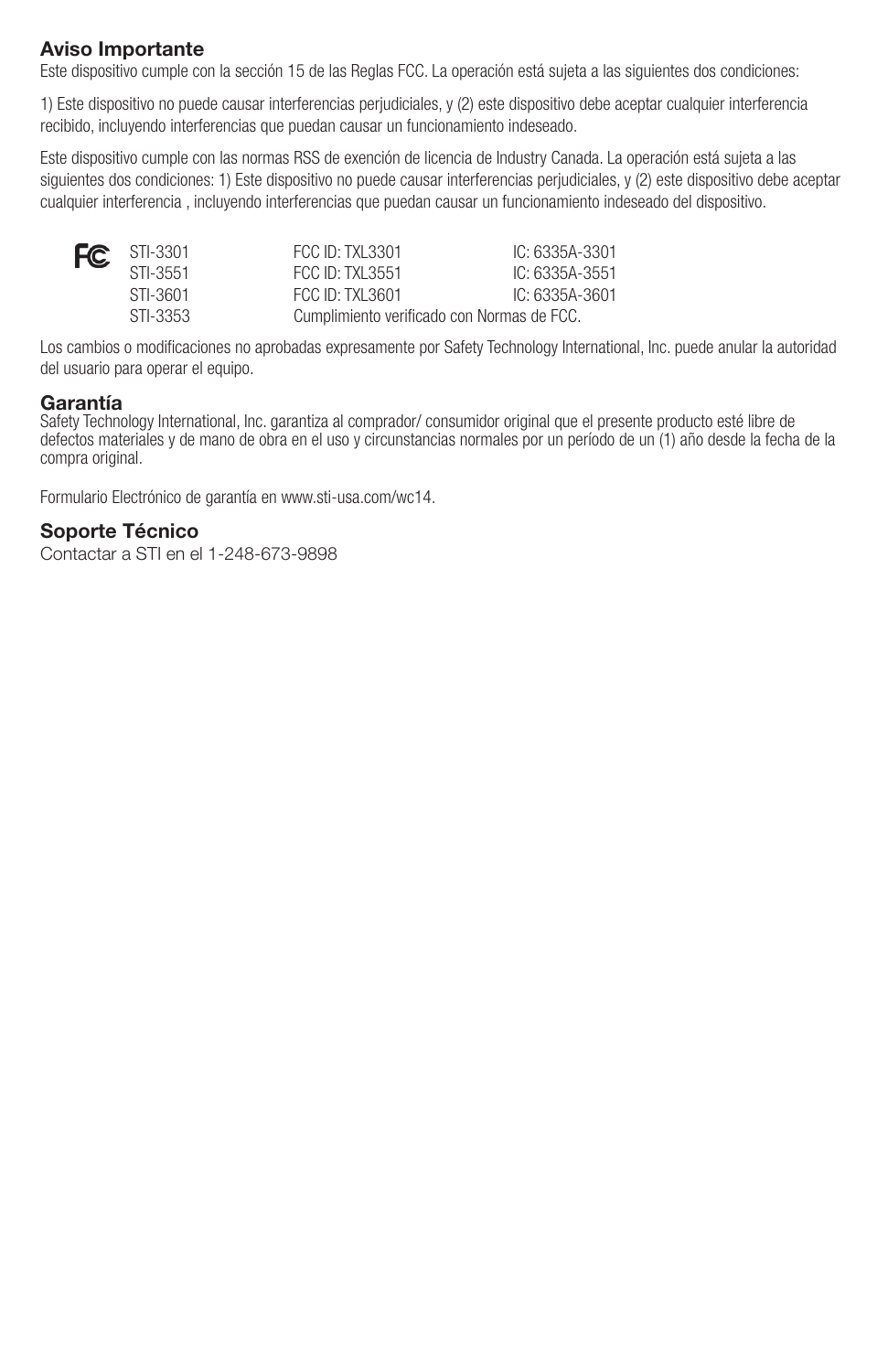# **Manuel d'installation et d'utilisation Série de carillons sans fil STI, 433 MHz**

Merci d'avoir acheté un carillon sans fil STI. Votre satisfaction nous est d'une grande importance. Veuillez lire ce manuel avec attention pour tirer le meilleur profit de votre nouveau produit.

## **Caractéristiques**

- Portée de service jusqu'à 500 pi (ligne de vue)
- Réglage bas et haut du volume au niveau du récepteur
- 10 options de son
	- Vive le vent • Westminster à 4 notes
	- Ding • Dong
- Westminster à 8 notes
- Aboiement de chiens • Cloche de vélo
- Ding-Dong • Knock Knock
- Vibreur

## **STI-3301 Capteur de carillon de porte sans fil**

### **Installation et remplacement de la pile**

### 1. Lors de la première installation, utilisez le pouce pour enfoncer l'onglet du bas afin de tirer le couvercle.

- 2. Insérez la pile CR2032 fournie tout en ayant le pôle positif (+) vers le haut.
- Bouton de programmation / sélection de son 3. Une fois installée, il est possible d'accéder à la pile en tenant le bas du couvercle et en le tordant légèrement pour pouvoir tirer.

**Programmez** le récepteur avec le capteur et sélectionnez le son, voir la section STI-3353. **Montez** avec les vis fournies ou du ruban adhésif. Gardez le couvercle enlevé pour le montage.

## **STI-3551 Capteur sans fil Entry Alert®**

**Installation de la batterie** – Ouvrez le capteur et insérez la batterie tel que montré ci-dessous. **Programmez** le récepteur avec le capteur et sélectionnez le son, voir la section STI-3353.

**Montage** – Utilisez le ruban adhésif double-face fourni (et voir ci-dessous).



tel que montré.



Capteur Aimant

Écart maximal de 5/8 po sur une surface non métallique. Lors d'un montages sur une surface métallique, cet écart peut être réduit. Placez la flèche sur l'aimant près de la ligne sur le capteur.

## **STI-3601 Capteur sans fil activé par le movement Montage et Programmation**

- 1. Monter la base à 7,5 pieds (hauteur idéale) avec chevilles et vis de fixation fournies.
- 2. Programmer le détecteur IRP et sélectionnez le son, voir la section STI-3353.
- 3. Ajuster la plage de détection du détecteur IRP si nécessaire.
- 4. Aligner le haut du couvercle sur les onglets du détecteur IRP, puis tournez vers le bas et installer la vis du couvercle.
- 5. Placer la bague de verrouillage sur le poste connecté au détecteur IRP (ne pas casser). Appuyer à la base du détecteur IRP.
- 6. Ajuster le détecteur IRP à l'angle de détection souhaitée puis enclencher la bague de verrouillage en position.

## **Essai et mode de fonctionnement**

Une fois le capteur PIR est monté, effectuez un essai pour localiser son meilleur emplacement. L'unité détecte les mouvements toutes les 10 à 15 secondes. Dès qu'un mouvement est détecté, le capteur nécessite un délai de réinitialisation de 10 à 15 secondes.







- Homologué UL/cUL, certifié FCC et IC
- 433 MHz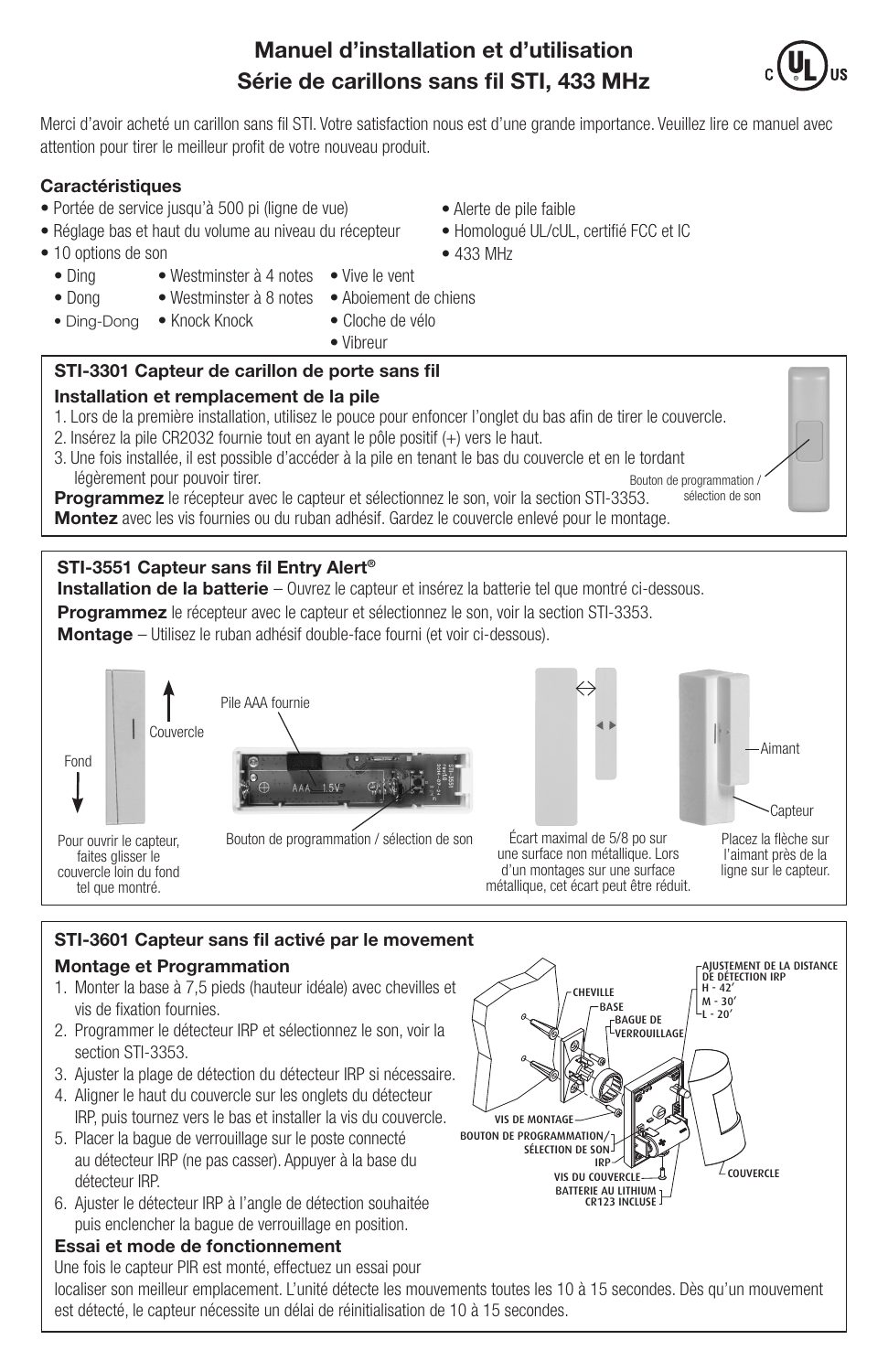### **STI-3353 Récepteur de carillon sans fil**



#### **Appariement du récepteur avec les capteurs**

- 1. Branchez le récepteur sur une prise de 120 VCA.
- 2. Appuyez et relâchez le bouton d'appariement du récepteur. Ce dernier émettra une tonalité.
- 3. Appuyez et relâchez le bouton de programmation sur le(s) capteur(s). Le récepteur émettra une tonalité pour confirmer une programmation réussie.
- 4. Appuyez sur le bouton de programmation sur le récepteur pour quitter le mode de programmation (le récepteur quitte le mode automatiquement au bout de 20 secondes)

**Sélection du son pour tous les capteurs** – Après avoir programmé le récepteur et le capteur, appuyez sur le bouton de programmation/sélection du son montré sur les schémas de certains capteurs et maintenez-le enfoncé jusqu'à entendre un BIP du récepteur (environ 5 secondes). Dès que le récepteur émet un BIP sonore, appuyez sur le bouton de programmation / sélection du son sur le capteur pour choisir un des sons disponibles. Une fois le son souhaité est choisi, MAINTENEZ le bouton de programmation/sélection du son sur le capteur enfoncé pour sauvegarder et quitter (environ 5 secondes jusqu'à ce que le récepteur émette un BIP).

### **Conseils de dépannage**

| Problème                                           | Sonnette de porte                                                                                                                                                                                                                                                                                                                                        | <b>Entry Alert</b>                                                                                                                                                                                                                                                                                                                                                                                                                                                  | <b>Mouvement</b>                                                                                                                                                                                                                                                                                                                                                                                                              | Raccordeur                                                                                                                                                                                                                                                                                                                                                                                                                                                                                                                                                                                                            |  |
|----------------------------------------------------|----------------------------------------------------------------------------------------------------------------------------------------------------------------------------------------------------------------------------------------------------------------------------------------------------------------------------------------------------------|---------------------------------------------------------------------------------------------------------------------------------------------------------------------------------------------------------------------------------------------------------------------------------------------------------------------------------------------------------------------------------------------------------------------------------------------------------------------|-------------------------------------------------------------------------------------------------------------------------------------------------------------------------------------------------------------------------------------------------------------------------------------------------------------------------------------------------------------------------------------------------------------------------------|-----------------------------------------------------------------------------------------------------------------------------------------------------------------------------------------------------------------------------------------------------------------------------------------------------------------------------------------------------------------------------------------------------------------------------------------------------------------------------------------------------------------------------------------------------------------------------------------------------------------------|--|
| N'émet<br>aucun son                                | · Vérifiez que les piles<br>sont correctement<br>installées. Assurez-<br>vous que la prise est<br>alimentée.<br>· Vérifiez que le récepteur<br>et le bouton sont dans<br>la portée de service de<br>500 pi.<br>• La portée peut varier<br>selon l'environnement.<br>• Vérifiez que la<br>puissance de sortie<br>minimale au récepteur est<br>de 110 VCA. | • Assurez-vous que le capteur et<br>l'aimant sont correctement alignés<br>et ne sont pas à plus de 5/8 po l'un<br>de l'autre.<br>· Vérifiez que la pile est correctement<br>installée.<br>• Assurez-vous que la prise est<br>alimentée.<br>· Vérifiez que le récepteur et le<br>bouton sont dans la portée de service<br>de 500 pi. La portée peut varier<br>selon l'environnement. Vérifiez que<br>la puissance de sortie minimale au<br>récepteur est de 110 VCA. | · Remplacez les piles du<br>capteur de mouvement.<br>· Vérifiez que le récepteur<br>est dans la portée de service<br>de 500 pi du capteur de<br>mouvement.<br>· Confirmez qu'aucun objet<br>métallique ne bloque le signal<br>du capteur de mouvement;<br>sinon, déplacez le récepteur.<br>La portée peut varier selon<br>l'environnement. Vérifiez<br>que la puissance de sortie<br>minimale au récepteur est de<br>110 VCA. | · Assurez-vous que tous les fils reliés au<br>bornier du carillon soient étroitement fixés<br>aux vis adéquates.<br>· Assurez-vous que la prise est alimentée.<br>· Vérifiez que le récepteur et le capteur<br>sont dans la portée de service de 500 pi. La<br>portée peut varier selon l'environnement.<br>· Vérifiez que la puissance de sortie<br>minimale au récepteur est de 110 VCA.<br>• Le raccordeur peut ne pas être compatible<br>avec toutes les sonnettes de porte,<br>en particulier, les sonnettes musicales<br>numériques.<br>· Vérifiez que la puissance de la sonnette<br>existante est de 110 VCA. |  |
| Les son du<br>récepteur<br>sont<br>aléatoires      | · Assurez-vous que le<br>bouton en silicone est<br>correctement aligné.                                                                                                                                                                                                                                                                                  | · Il se peut que l'aimant soit installé<br>trop loin du capteur et la vibration<br>de la porte risque de déclencher<br>le récepteur du carillon. Déplacez<br>l'aimant plus près du capteur.                                                                                                                                                                                                                                                                         | · Vérifiez la présence d'objets<br>en mouvement, tels que des<br>arbres, animaux et insectes à<br>la surface.<br>· Assurez-vous que le capteur<br>est installé en toute sécurité.                                                                                                                                                                                                                                             | · Assurez-vous que la sonnette d'origine<br>n'est pas bloquée.                                                                                                                                                                                                                                                                                                                                                                                                                                                                                                                                                        |  |
| Tous les<br>capteurs<br>jouent la<br>même tonalité | · Utilisez le bouton de<br>sélection d'appariement/<br>de son pour modifier les<br>options du son.                                                                                                                                                                                                                                                       | · Utilisez le bouton de sélection<br>d'appariement/de son pour modifier<br>les options du son.                                                                                                                                                                                                                                                                                                                                                                      | · Utilisez le bouton de<br>sélection d'appariement/de<br>son pour modifier les options<br>du son.                                                                                                                                                                                                                                                                                                                             | • Les sons des portes avant et arrière<br>sont fixes<br>· Assurez-vous de ne pas court-circuiter les<br>fils noir et marron.                                                                                                                                                                                                                                                                                                                                                                                                                                                                                          |  |